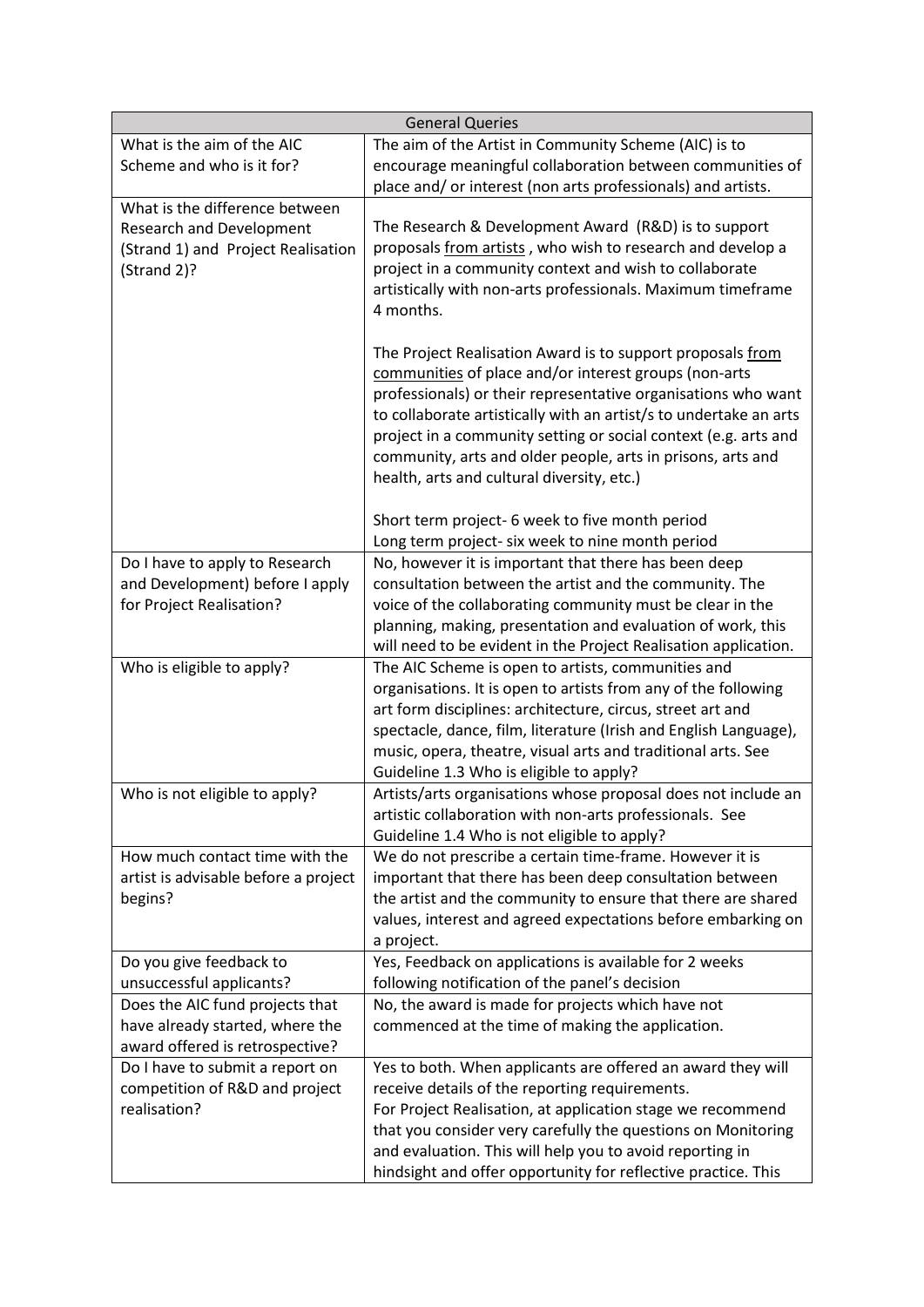|                                    | also offers you the opportunity to consider carefully how you    |
|------------------------------------|------------------------------------------------------------------|
|                                    | will check in on all stakeholders throughout the project and     |
|                                    | insure that the project is in line with the values, ideas,       |
|                                    | intentions and expectations of all involved.                     |
|                                    |                                                                  |
|                                    | See guidelines 3.8 Monitoring and Evaluation                     |
| When can I draw down the           | R&D- When offered an award you will receive an 'Agreement        |
| funding?                           | and Acceptance form' outlining the conditions of the award.      |
|                                    | Once this is signed and the original copy returned to Create,    |
|                                    | the award money will be drawn down into the agreed bank          |
|                                    | account.                                                         |
|                                    | Project Realisation- When offered an award you will receive      |
|                                    | an 'Agreement and Acceptance form' outlining the conditions      |
|                                    | of the award. Once this is signed and the original copy          |
|                                    | returned to Create, 90% of the award money will be drawn         |
|                                    | down into the agreed bank account. The final 10% will be         |
|                                    | drawn down on the receipt of final report.                       |
|                                    | <b>Communities FAQ</b>                                           |
| Can we apply to the AIC to enable  | No, the named artist should be a working professional artist.    |
| our community development          |                                                                  |
| worker to work as an artist in the |                                                                  |
| community?                         |                                                                  |
| Does the AIC fund the cost of arts | No, unless the series of arts activities form a part of          |
|                                    |                                                                  |
| activities in the community?       | collaborative arts project with a clear vision.                  |
| Does the AIC fund workshops,       | No, unless the workshops form a part of a collaborative arts     |
| teaching/training programmes       | project with a clear artistic vision.                            |
| for our community?                 |                                                                  |
| What does Community mean in        | A group of people drawn together by interest, place, shared      |
| the context of the AIC Scheme?     | history, cultural experiences etc.                               |
| Does the AIC fund charity fund-    | No, the award is made specially to support the research or       |
| raising?                           | realisation of an arts project made collaboratively with a       |
|                                    | community.                                                       |
| Does the AIC fund art projects in  | No, applications are assessed on the artistic merit of the       |
| which the intended outcomes are    | proposed project.                                                |
| therapeutic?                       | See guidelines 1.4 Who is not eligible to apply?                 |
|                                    |                                                                  |
| Can I apply for AIC funding if     | Individuals or organisations working in the area of Arts and     |
| young people are the main target   | Communities where the primary target group is children           |
| group?                             | and/or young people cannot apply for the AIC Scheme unless       |
|                                    | there is at least an equal focus on intergenerational practice   |
|                                    | See guidelines 1.4 Who is not eligible to apply?                 |
|                                    |                                                                  |
| Can I apply if I am an             | Undergraduate and postgraduate students are not eligible for     |
| undergraduate or postgraduate      | Research & Development Awards. A postgraduate                    |
| student?                           | student may apply for a Project Realisation Award. On            |
|                                    | the Application Form the applicant must provide the              |
|                                    | name of the course and outline how / if the proposed             |
|                                    |                                                                  |
|                                    | project relates to their studies.                                |
|                                    |                                                                  |
|                                    | See guidelines 1.4 Who is not eligible to apply?                 |
| Does the artist need Garda         | If the artist will be providing relevant services to children or |
| Vetting?                           | vulnerable persons, then they are required to be vetted. We      |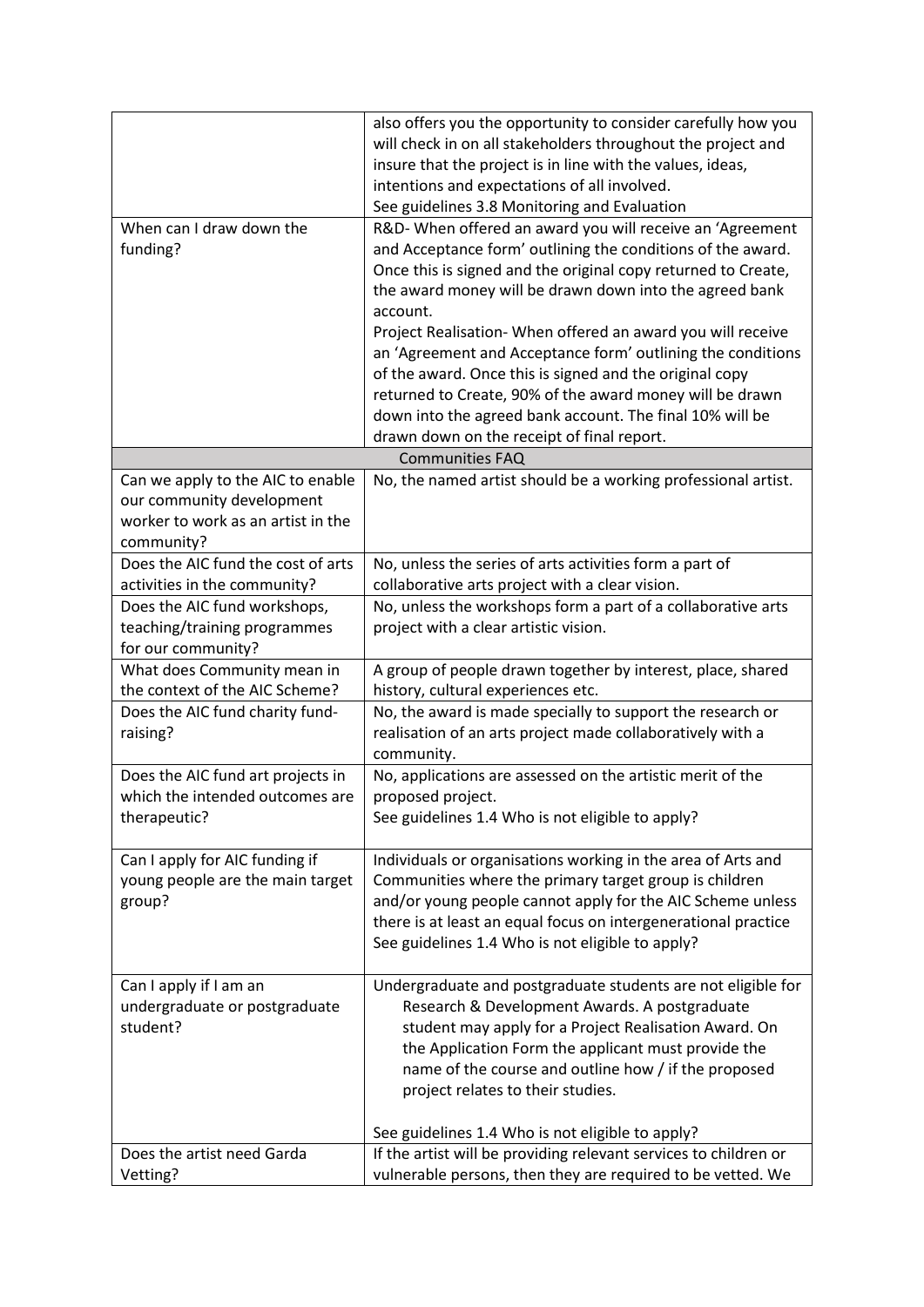|                                                                                                                     | recommend that the artist speak to the vetting team at                                                                                                                                                                                                                                                                                                                                                                                                                                           |
|---------------------------------------------------------------------------------------------------------------------|--------------------------------------------------------------------------------------------------------------------------------------------------------------------------------------------------------------------------------------------------------------------------------------------------------------------------------------------------------------------------------------------------------------------------------------------------------------------------------------------------|
|                                                                                                                     | Create, vetting@create-ireland.ie or 014736600                                                                                                                                                                                                                                                                                                                                                                                                                                                   |
|                                                                                                                     | <b>Artists FAQ</b>                                                                                                                                                                                                                                                                                                                                                                                                                                                                               |
| Can I book a one on one session<br>to discuss my application in<br>depth?                                           | We offer individual advisory sessions for prospective<br>applicants. These can happen in person or over the phone.<br>Please make initial contact with Aine Crowley, AIC<br>Coordinator, at support@create-ireland.ie<br>We also regularly offer information sessions around Ireland.                                                                                                                                                                                                            |
|                                                                                                                     | Keep an eye on our website for details.                                                                                                                                                                                                                                                                                                                                                                                                                                                          |
| Do I need to supply insurance for<br>the collaboration and does this<br>need to be addressed in the<br>application? | Having proper insurance cover for arts projects is important.<br>Most community groups will already have public liability<br>cover for activities, to protect against third-party claims<br>arising from negligence. Employers' liability cover is used to<br>insure volunteers, staff and contractors while engaged in<br>activities. Artists can arrange these types of insurance and a<br>few companies specialise in community and event related<br>insurances, including www.eventinsure.ie |
| Can artists who are new to this<br>kind of work apply?                                                              | Yes, applications will be assessed by the panel based on the<br>track record of the applicant or the potential of the applicant.<br>See guideline 3.3 Criteria for the assessment of all<br>applications                                                                                                                                                                                                                                                                                         |
| Can more than one artist be<br>named on an application?                                                             | Yes, we welcome artist collaboration on projects. We<br>recommend you appoint one artist as the lead contact                                                                                                                                                                                                                                                                                                                                                                                     |
| What is the role of the mentor?<br>Are there special requirements?                                                  | The mentor is there to support the artist development and<br>needs. Ask yourself what your particular needs and<br>expectations are.                                                                                                                                                                                                                                                                                                                                                             |
|                                                                                                                     | The mentor must be a professional artist and must be<br>independent from the project<br>See guideline 3.3 Criteria for the assessment of all                                                                                                                                                                                                                                                                                                                                                     |
|                                                                                                                     | applications                                                                                                                                                                                                                                                                                                                                                                                                                                                                                     |
| Can the artist be based outside of<br>the ROI?                                                                      | To be eligible to apply, applicants must be resident in the<br>Republic of Ireland. There are certain exceptions where<br>the Arts Council may deem eligible applications made by<br>those based outside the Republic of Ireland. However,<br>before admitting as eligible any such application, the Arts<br>Council would need to be satisfied that the outcomes of<br>any such proposal would benefit the arts in the Republic<br>of Ireland.                                                  |
|                                                                                                                     | Projects realised thought the AIC Scheme must benefit and<br>contribute the arts and communities in ROI.                                                                                                                                                                                                                                                                                                                                                                                         |
|                                                                                                                     | See guideline 1.3 Who is eligible to apply?                                                                                                                                                                                                                                                                                                                                                                                                                                                      |
|                                                                                                                     |                                                                                                                                                                                                                                                                                                                                                                                                                                                                                                  |